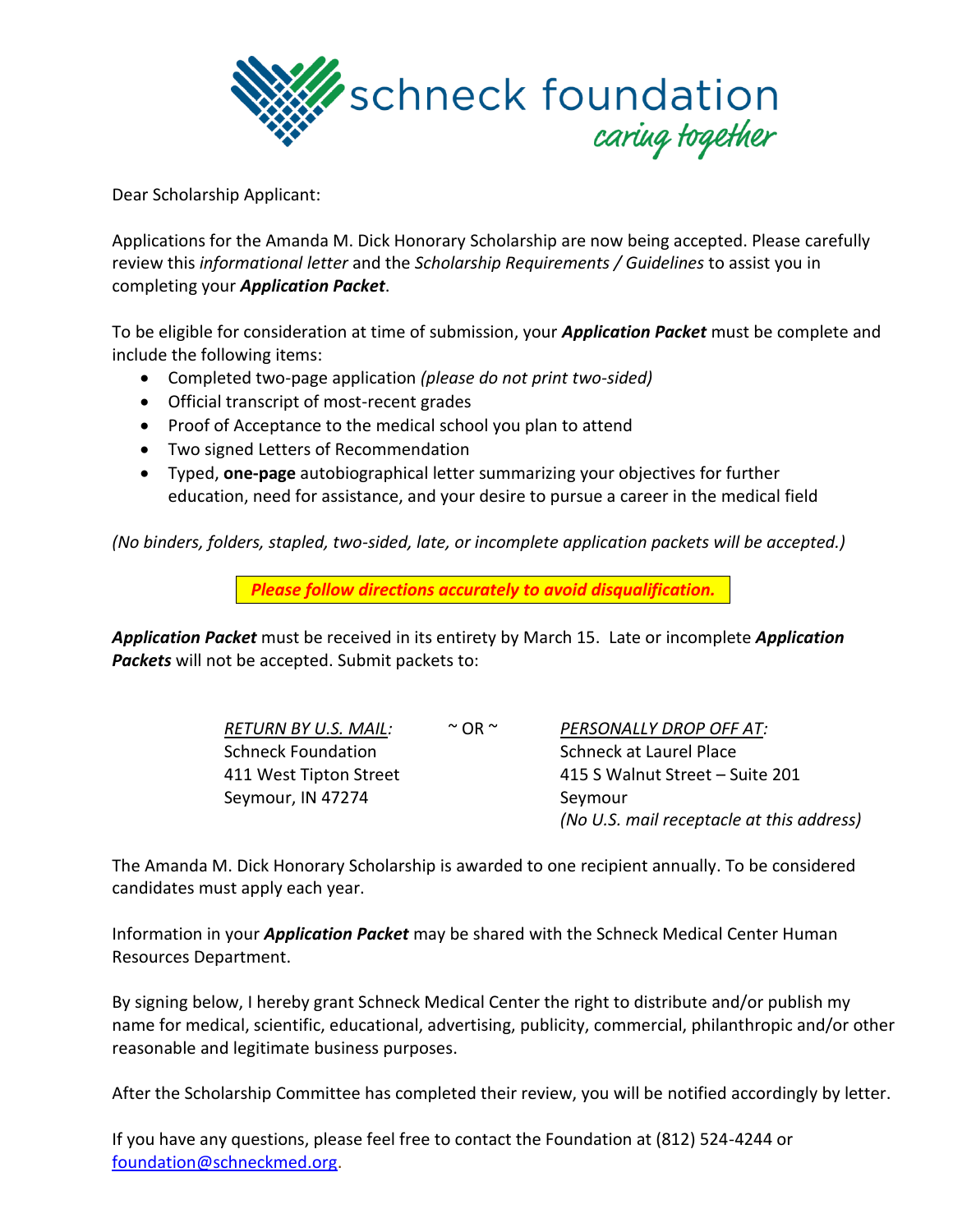## **AMANDA M. DICK HONORARY SCHOLARSHIP REQUIREMENTS/GUIDELINES**

MISSION: To support female candidates who are pursuing a career in the medical field and are currently accepted into medical school.

#### GUIDELINES:

- 1. Applicant must be a female student currently accepted into medical school.
- 2. Primary consideration will be given to Jackson, Jennings, Scott, and Washington County residents. Residents of other counties may be considered based on available funds and at the discretion of the Scholarship Committee.
- 3. To be considered for an award, candidate must submit completed application no later than March 15 of the current application year. *(Applications are available online at [www.schneckfoundation.org](http://www.schneckfoundation.org/) or [www.schneckmed.org.](http://www.schneckmed.org/)*
- 4. Candidate must submit proof of acceptance into the medical school they plan to attend and provide their most-recent transcript of grades.
- 5. The Foundation Scholarship Committee includes members of the Schneck Foundation Board, the Schneck Hospital Administrator (or his representative), and the Schneck Vice-President of Workforce and Organizational Development.
- 6. Scholarship award must be used for tuition only, not books, travel, housing, etc.
- 7. Awards will be paid directly to the medical school.

*To avoid disqualification . . . Please follow directions listed in informational letter.*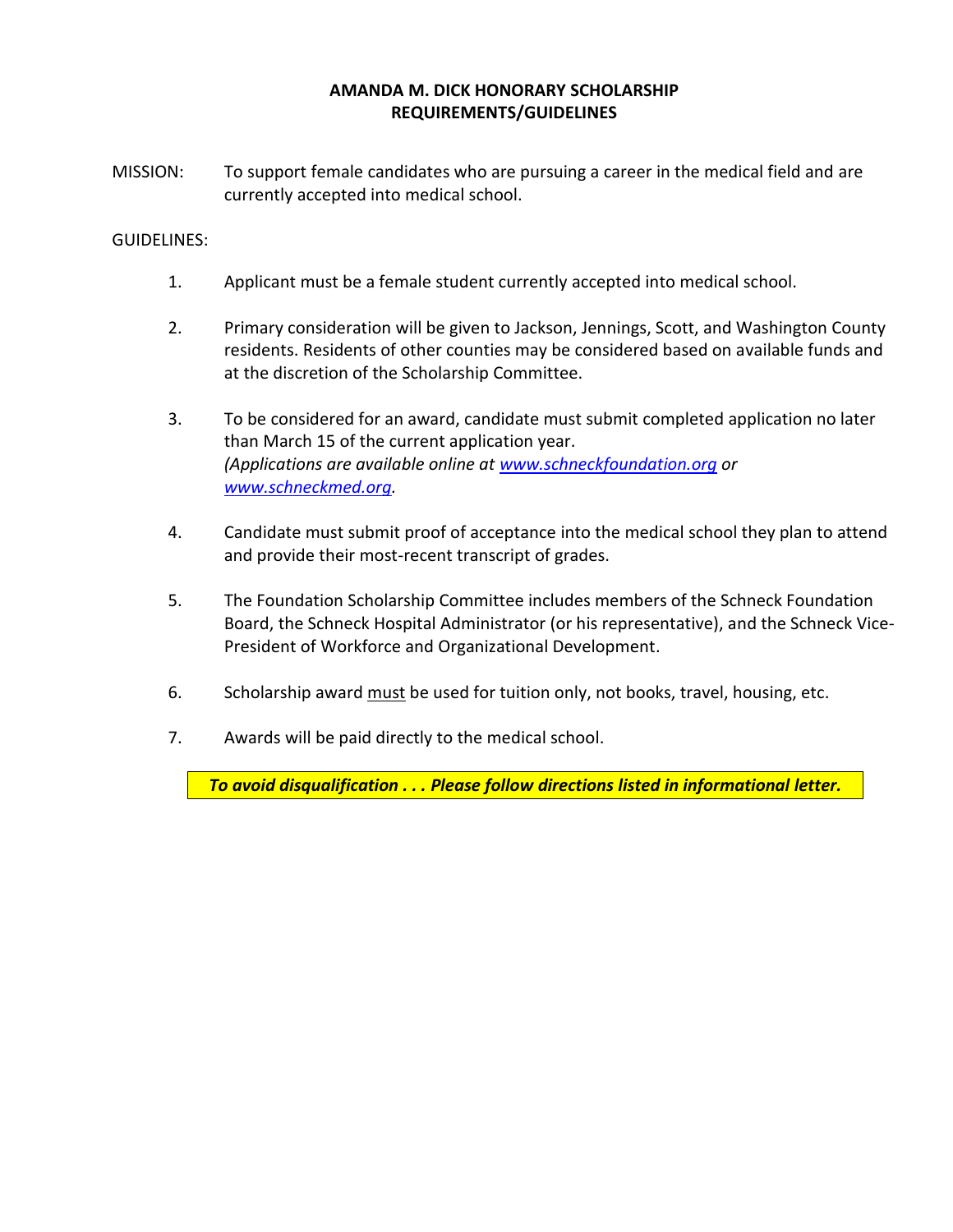## **AMANDA M. DICK HONORARY SCHOLARSHIP**

# **APPLICATION**

**~ 2022 ~**

*(Information submitted may be shared with Schneck Medical Center Human Resources.)* 

## **PERSONAL INFORMATION:**

| (First)                                                                                                                                                                                                                        | (Middle Initial)                |       | (Last)                                  |
|--------------------------------------------------------------------------------------------------------------------------------------------------------------------------------------------------------------------------------|---------------------------------|-------|-----------------------------------------|
| HOME ADDRESS: New York Contract the Manual Address of the Manual Address of the Manual Address of the Manual Address of the Manual Address of the Manual Address of the Manual Address of the Manual Address of the Manual Add |                                 |       |                                         |
|                                                                                                                                                                                                                                | (Street)                        |       |                                         |
|                                                                                                                                                                                                                                |                                 |       |                                         |
| (City)                                                                                                                                                                                                                         | (State) (Zip)                   |       |                                         |
|                                                                                                                                                                                                                                |                                 |       |                                         |
| Age: _____ Sex: ______ SSN: ______ - _____ - ______ County of Residence: __________________________                                                                                                                            |                                 |       |                                         |
|                                                                                                                                                                                                                                |                                 |       |                                         |
|                                                                                                                                                                                                                                |                                 |       |                                         |
|                                                                                                                                                                                                                                |                                 |       |                                         |
|                                                                                                                                                                                                                                |                                 |       |                                         |
| Number and ages of siblings (indicate if in college): __________________________                                                                                                                                               |                                 |       |                                         |
| Marital Status: _____________ if married, spouse's name: ________________________                                                                                                                                              |                                 |       |                                         |
| Occupation of Spouse: _________________________ No. Children: ___________ Ages: ___________________                                                                                                                            |                                 |       |                                         |
| <b>EDUCATIONAL BACKGROUND</b>                                                                                                                                                                                                  |                                 |       |                                         |
| List of School(s) Attended                                                                                                                                                                                                     | Location                        | Years | Major/Course of Study                   |
|                                                                                                                                                                                                                                | <u> Listen de la componenta</u> |       | <u> 1989 - Johann Barbara, martin a</u> |
|                                                                                                                                                                                                                                |                                 |       |                                         |
| Medical school where you have been accepted: ___________________________________                                                                                                                                               |                                 |       |                                         |
| Anticipated date of graduation:                                                                                                                                                                                                |                                 |       |                                         |
| Career objectives: The contract of the contract of the contract of the contract of the contract of the contract of the contract of the contract of the contract of the contract of the contract of the contract of the contrac |                                 |       |                                         |
|                                                                                                                                                                                                                                |                                 |       |                                         |
|                                                                                                                                                                                                                                |                                 |       |                                         |
|                                                                                                                                                                                                                                |                                 |       |                                         |